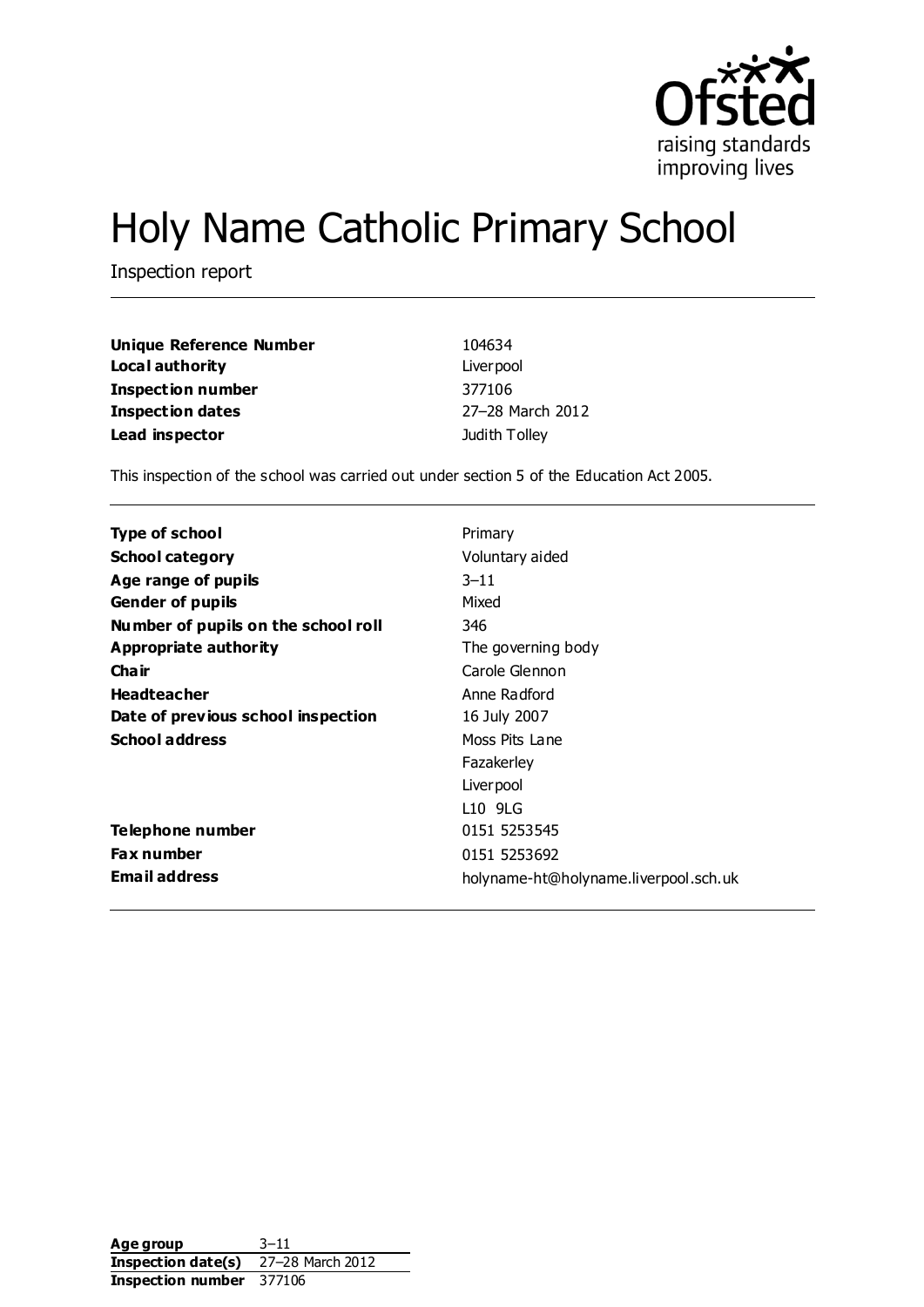



You can use Parent View to give Ofsted your opinion on your child's school. Ofsted will use the information parents and carers provide when deciding which schools to inspect and when.

You can also use Parent View to find out what other parents and carers think about schools in England. You can visit [www.parentview.ofsted.gov.uk,](file:///C:/Users/kculshaw/AppData/Local/Temp/AppData/Local/Microsoft/Windows/Temporary%20Internet%20Files/Content.IE5/AppData/Local/Microsoft/Windows/Temporary%20Internet%20Files/Content.IE5/AppData/Local/Microsoft/Windows/Temporary%20Internet%20Files/Content.IE5/2YF7IKID/www.parentview.ofsted.gov.uk) or look for the link on the main Ofsted website: [www.ofsted.gov.uk](file:///C:/Users/kculshaw/AppData/Local/Temp/AppData/Local/Microsoft/Windows/Temporary%20Internet%20Files/Content.IE5/AppData/Local/Microsoft/Windows/Temporary%20Internet%20Files/Content.IE5/AppData/Local/Microsoft/Windows/Temporary%20Internet%20Files/Content.IE5/2YF7IKID/www.ofsted.gov.uk)

The Office for Standards in Education, Children's Services and Skills (Ofsted) regulates and inspects to achieve excellence in the care of children and young people, and in education and skills for learners of all ages. It regulates and inspects childcare and children's social care, and inspects the Children and Family Court Advisory Support Service (Cafcass), schools, colleges, initial teacher training, work-based learning and skills training, adult and community learning, and education and training in prisons and other secure establishments. It assesses council children's services, and inspects services for looked after children, safeguarding and child protection.

Further copies of this report are obtainable from the school. Under the Education Act 2005, the school must provide a copy of this report free of charge to certain categories of people. A charge not exceeding the full cost of reproduction may be made for any other copies supplied.

If you would like a copy of this document in a different format, such as large print or Braille, please telephone 0300 123 4234, or email [enquiries@ofsted.gov.uk](mailto:enquiries@ofsted.gov.uk)

You may copy all or parts of this document for non-commercial purposes, as long as you give details of the source and date of publication and do not alter the information in any way.

To receive regular email alerts about new publications, including survey reports and school inspection reports, please visit our website and go to 'Subscribe'.

Piccadilly Gate Store Street Manchester M1 2WD

T: 0300 123 4234 Textphone: 0161 618 8524 [enquiries@ofsted.gov.uk](mailto:enquiries@ofsted.gov.uk) [www.ofsted.gov.uk](http://www.ofsted.gov.uk/)



© Crown copyright 2012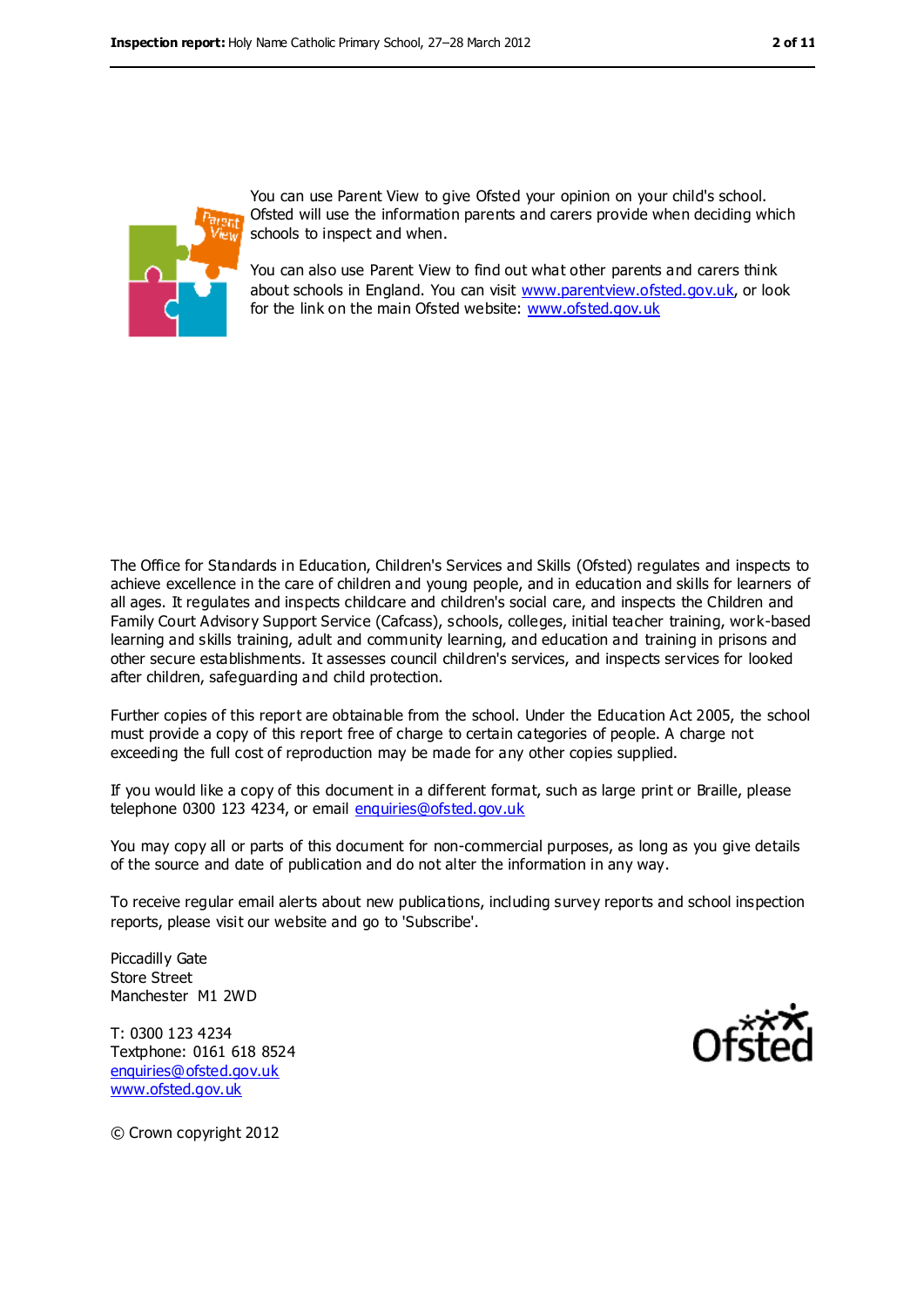## **Introduction**

Inspection team

Judith Tolley Terry Bond

Additional inspector Additional inspector **Jean Tarry Community Community** and Additional inspector

This inspection was carried out with two days' notice. Inspectors observed 18 lessons, including joint observations with the headteacher, and saw 14 teachers. Inspectors also made short visits to phonics (letters and their sounds) lessons and guided reading sessions across the school, led by teachers and trained assistants. Meetings were held with groups of pupils, members of the governing body and school staff, including senior and middle managers. The inspectors scrutinised pupils' work, observed the school's work and looked at a number of documents, including the school development plan and the school's analysis of pupils' progress. They also analysed 109 parents' and carers' questionnaires and others completed by pupils and staff. No responses to the online questionnaire (Parent View) were available when planning the inspection.

## **Information about the school**

Holy Name Catholic Primary School is larger than average. Pupils are predominantly of White British heritage. The proportion of pupils who are disabled and those with special educational needs is lower than average. The proportion of pupils known to be eligible for free school meals is broadly average. The proportion of pupils who speak English as an additional language is broadly average but has increased significantly since the last inspection. The school meets current floor standards, which set the minimum expectations for attainment and progress. The school holds a number of awards including the Basic Skills Award, Dyslexia Friendly School, Inclusion Mark, International School and Primary Geography Quality Mark.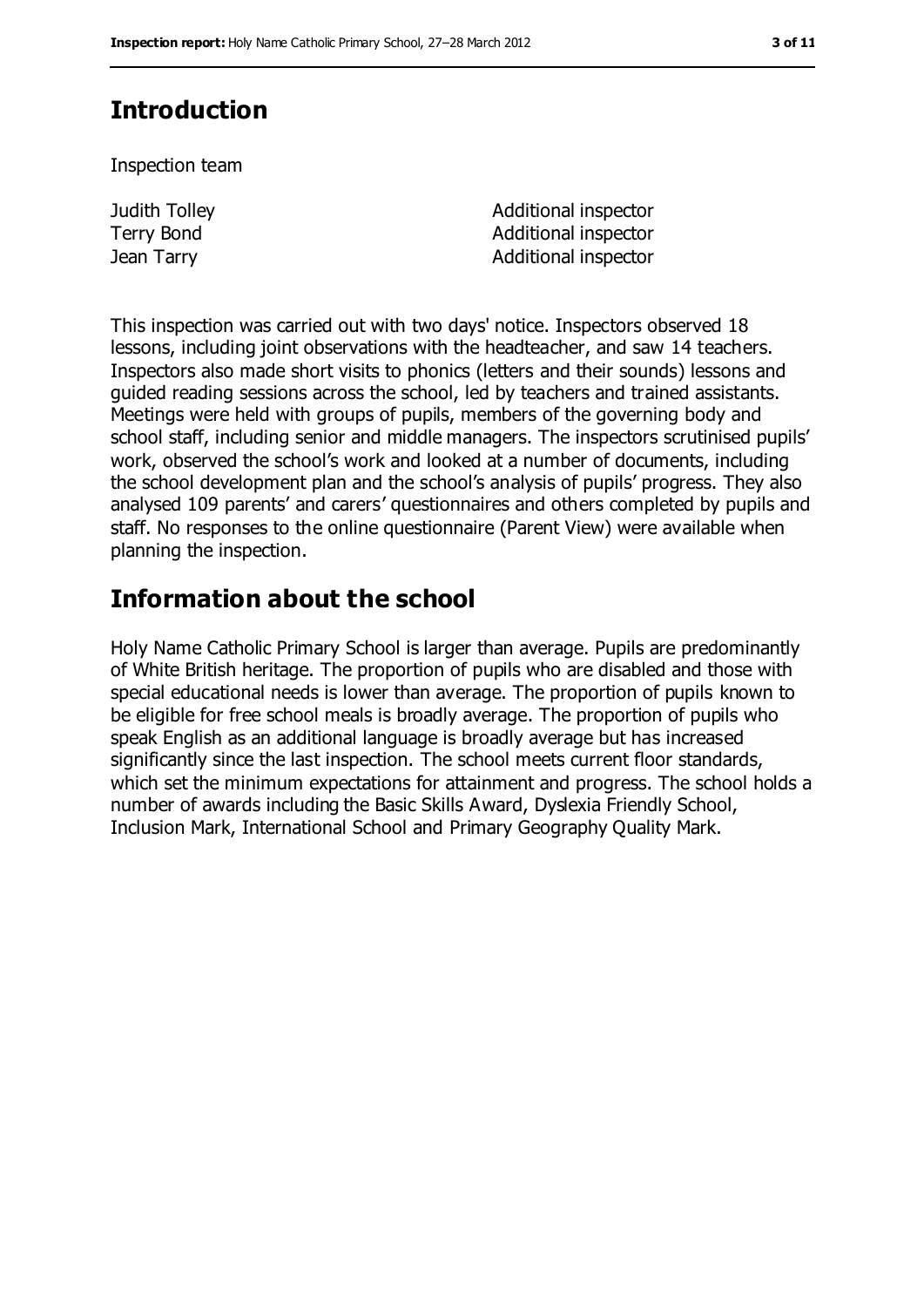**Inspection grades: 1 is outstanding, 2 is good, 3 is satisfactory and 4 is inadequate** Please turn to the glossary for a description of the grades and inspection terms

## **Inspection judgements**

| <b>Overall Effectiveness</b> |  |
|------------------------------|--|
|------------------------------|--|

| <b>Achievement of pupils</b>          |  |
|---------------------------------------|--|
| <b>Quality of teaching</b>            |  |
| <b>Behaviour and safety of pupils</b> |  |
| <b>Leadership and management</b>      |  |

#### **Key Findings**

- This is a good school. By the end of Year 6, attainment in reading, writing and mathematics is broadly average and pupils' achievement from their starting points is good. Reading is generally strong. Pupils enjoy reading and most read with fluency and understanding. Spelling is comparatively weak. Some pupils lack a sound grasp of letters and their sounds (phonics) to spell more difficult words. The school is not outstanding because there remain some minor inconsistencies in the quality of teaching. In some lessons opportunities are missed to meet precisely the needs of groups of differing ability and accelerate their progress.
- Teaching is good. The school provides very effectively for disabled pupils and those with special educational needs and those with limited English. Teachers plan lessons so that pupils are engaged and excited by activities. The emphasis on speaking and on problem-solving across the school effectively increases pupils' confidence and independence as well as developing their communication and social skills. Assessment information is not always used precisely enough in lessons, so that some pupils find work too difficult. Marking is regular but its quality is not consistent, so that some pupils are unsure about how to improve their work.
- Behaviour is good. Attendance is above average. Pupils have very positive attitudes, are keen to take responsibility and are courteous and polite. They say that school is fun and that they feel safe.
- The school's work is monitored closely to provide clear direction. Action to address weaknesses has proved successful and indicates the school's good capacity to improve further. The curriculum has been adapted to meet changing needs and to promote the communication skills of pupils. Although subject specialists provide good advice and support, their role in leading and spreading best practice in teaching is not fully developed.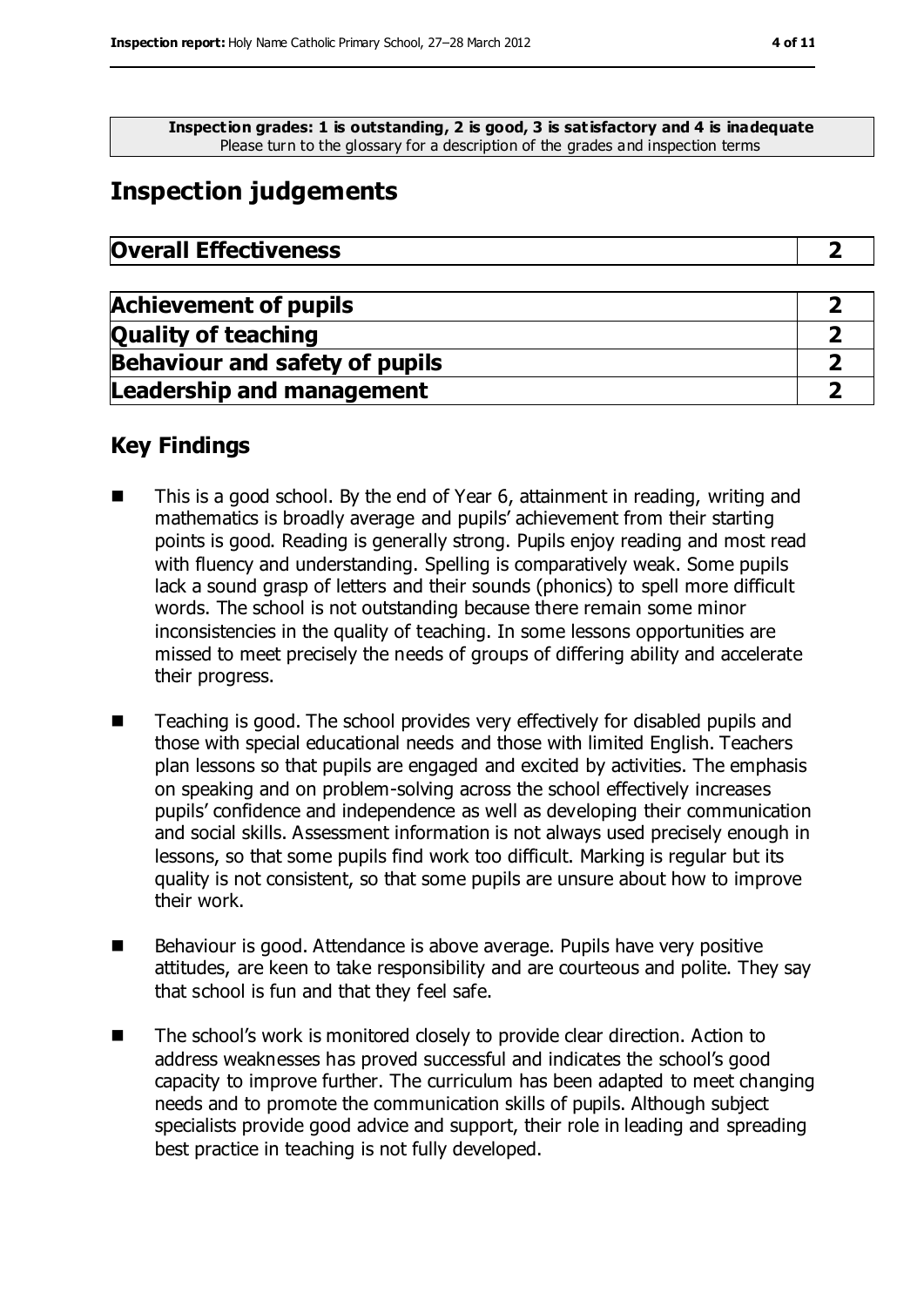## **What does the school need to do to improve further?**

- $\blacksquare$  Improve the quality and consistency of teaching to that of the best by:
	- using assessment information more effectively in lesson planning to meet the needs of groups of differing ability within classes more precisely
	- improving the quality and consistency of the written guidance pupils receive so that they know exactly how to improve their work and involving pupils themselves in deciding next steps
	- developing the role of subject specialists so that they can more effectively spread best practice and ensure greater consistency in teaching.
- $\blacksquare$  Improve the quality of pupils' writing further by:
	- increasing pupils' confidence and competence in spelling by introducing a consistent approach to the teaching of phonics across the school
	- increasing the opportunities pupils have to write imaginatively and at length.

## **Main Report**

#### **Achievement of pupils**

Parents and carers have very positive views about the school and agree with inspectors that achievement is good. Many pupils join the school with attainment which is well below average in relation to that expected for their age. They make good progress in the Early Years Foundation Stage, particularly in developing their communication and social skills. Pupils continue to make good progress as they move through the school in relation to their starting points. Progress is slowed initially for some pupils who join the school with little or no English. Because of the effective support they receive, coupled with the emphasis on speaking in lessons, they soon become proficient in English and their progress then accelerates so that, by the end of Year 6, all pupils achieve equally well and there is no significant difference in the achievement of different groups. As a result of very well-tailored intervention programmes and individual support for pupils who are disabled and those with special educational needs, these pupils also make good progress and are able to participate fully in activities alongside their classmates.

By the end of Year 2, pupils' attainment in reading, writing and mathematics is below average. By the end of Year 6, attainment in mathematics and in reading and other aspects of English is broadly average. Most pupils read a variety of texts fluently and with understanding. They skim and scan for information and write successfully for a variety of purposes. However, pupils' performance in writing imaginatively and creatively is less secure because opportunities for them to do this are limited and the quality of their writing is hampered by inaccuracies in spelling and by the quality of their handwriting. Some pupils have difficulty with spellings because of insecure knowledge of letters and sounds. As a result of the emphasis on speaking and collaborative working, pupils are confident and articulate in expressing their ideas and explaining their views. Most pupils apply their mathematical skills confidently to solve problems.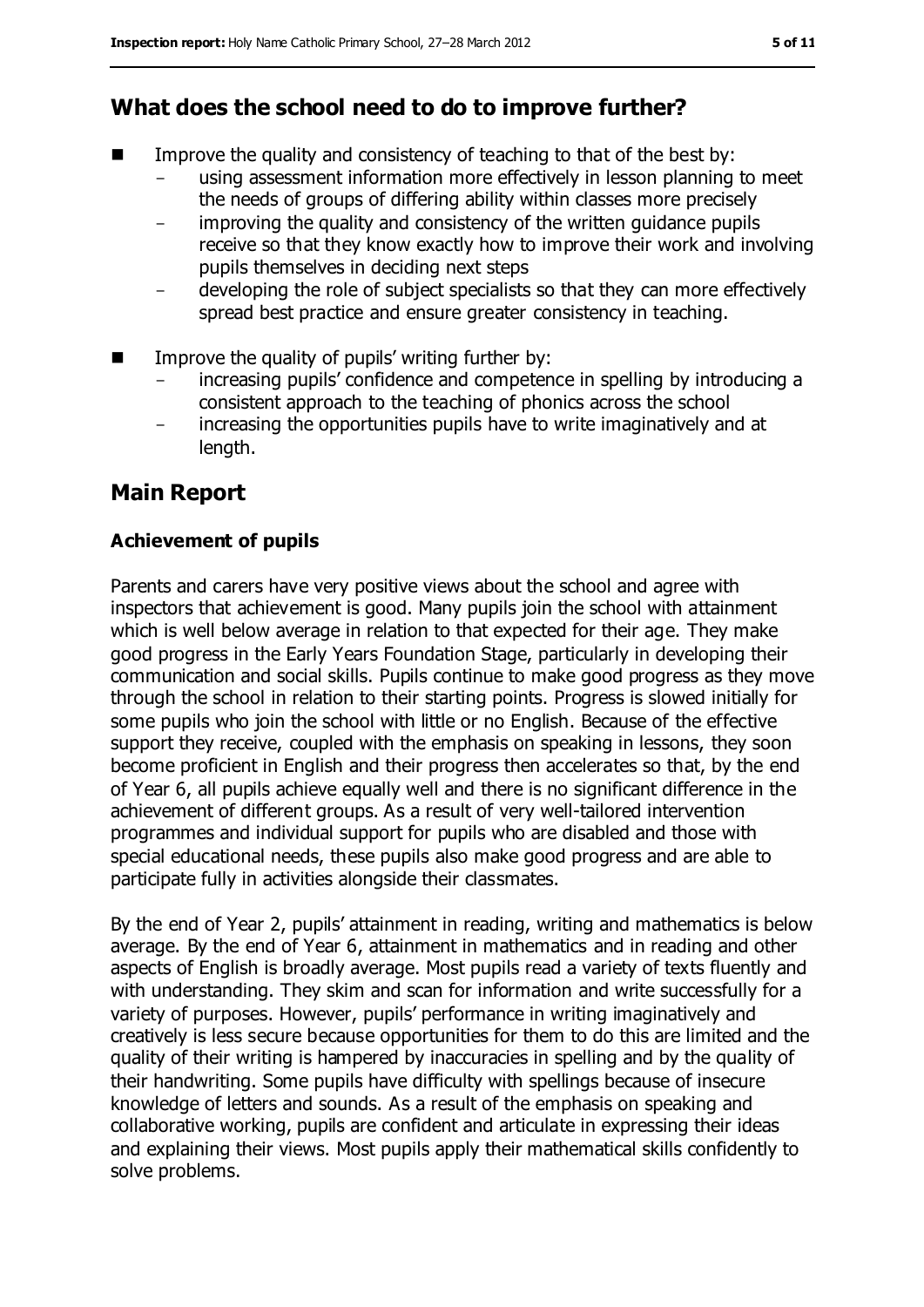In lessons learning is good and pupils participate enthusiastically in activities, especially when working with a partner or a small group to explore ideas and solve problems. In a Year 6 mathematics lesson, for instance, pupils displayed great interest and enthusiasm, working collaboratively to decode and create their own equations in algebra and were keen to demonstrate and explain their thinking to the rest of the class. Pupils respond positively to frequent opportunities they are given to explore ways of solving problems and confidently explain their conclusions to the rest of the class, having discussed their ideas with a partner.

#### **Quality of teaching**

Parents and carers say that teaching is good. Inspection findings endorse this view although there remain some minor inconsistencies across the school. Teachers give clear demonstrations and explanations so that pupils rapidly understand new ideas. Teachers are skilful in their use of questioning to support and extend pupils' thinking both in whole-class activities and when they monitor their progress during tasks. Pupils, including the youngest, are frequently asked to share and explain their thinking to others. In a Year 1 and 2 science lesson, pupils worked together to decide the conditions plants needed for healthy growth and to plan an investigation to see if their predictions were correct. This effectively develops their speaking and listening skills and promotes their respect for the views of others. Teachers use the curriculum well so that, in most lessons, problem-solving activities engage pupils' interest and pupils are actively encouraged to discuss ideas with others to find solutions or to clarify their understanding of new ideas. This promotes pupils' confidence and independence as learners. In a Year 3 and 4 English lesson, for instance, pupils were able to learn from others about how to improve a piece of persuasive writing by acting as 'magpies' to gather suggestions from other groups. The curriculum provides ample opportunity for pupils' spiritual, moral, social and cultural development and the approach that teachers take with these areas of learning is highly effective.

Teachers use assessment information effectively to place pupils in teaching groups and to plan pupils' next steps and, in the most effective lessons, they plan in detail for groups of differing ability within classes. For example, in a Year 6 English lesson, pupils made swift progress in their work about writing a diary because of the way the lesson was broken up into sections and questioning used very effectively to support and extend their thinking. However, on occasions, some pupils find work too difficult; resources provided lack the guidance some lower-attaining pupils need so that their progress slows. Marking is regular but does not always give pupils sufficient guidance about how to improve their work.

#### **Behaviour and safety of pupils**

Behaviour is good. Parents, carers and pupils are confident that any poor behaviour is dealt with effectively and promptly. Behaviour in lessons is outstanding and around the school it is good. Pupils say lessons are fun and are enthusiastic about their learning and their reading. They enjoy school and attendance is above average. They have very good relationships with each other and are courteous and polite. Pupils display high levels of concentration and, when working in pairs or groups, organise themselves quickly and effectively. Pupils know how to stay safe and healthy and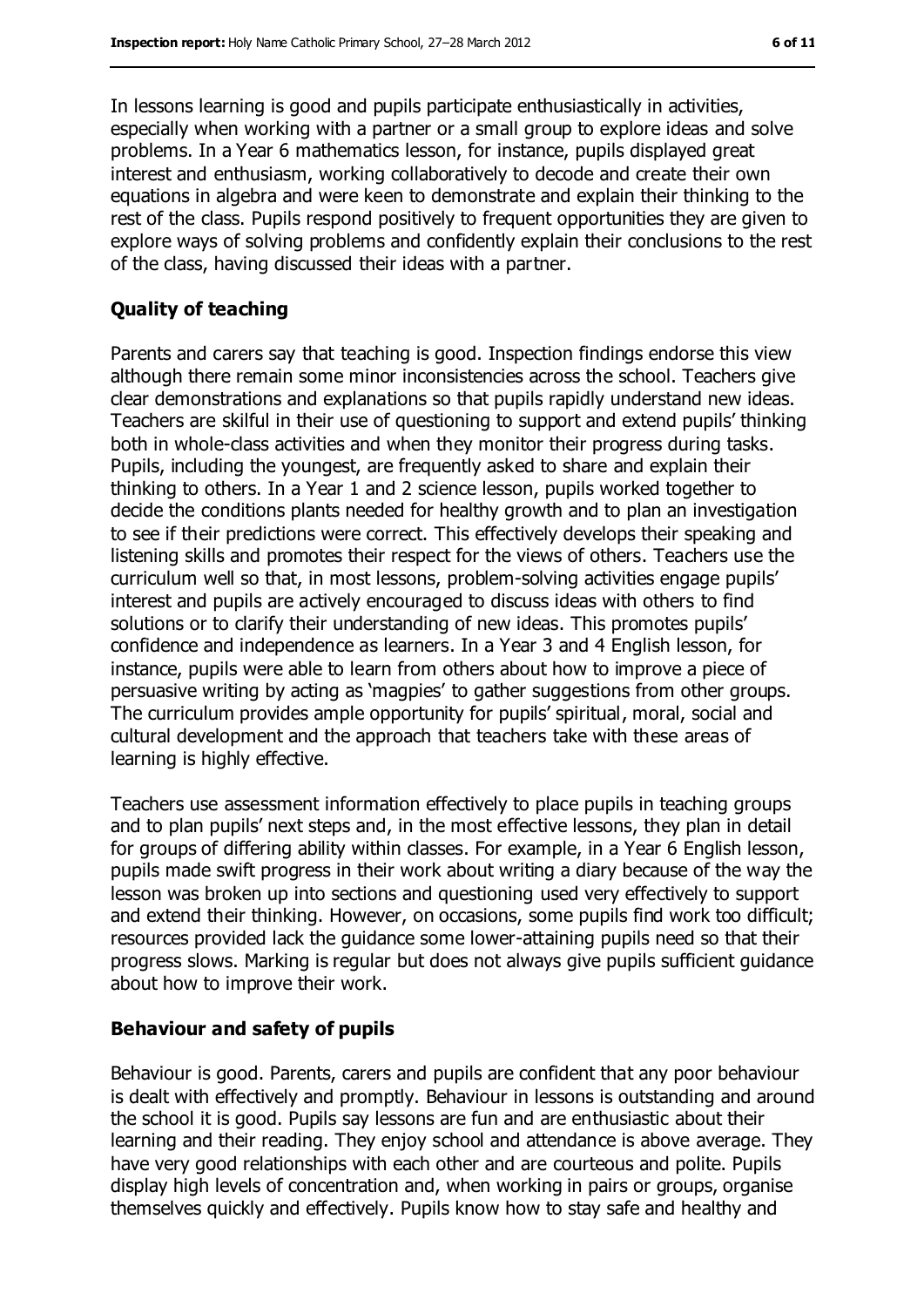buddies for younger children and those new to the school.

have a good understanding of the risks to which they may be exposed, both within and outside of school. Pupils say they enjoy extra-curricular activities, including sport and music, and know the importance of a healthy diet. Pupils have a good understanding of the different forms that bullying can take. Incidences of bullying are rare and parents, carers and pupils express confidence in the school's systems for dealing with such occurrences. Pupils are proud of their school and their achievements, for instance helping younger pupils to settle into the school and their work within the local community. They take responsibilities seriously, for instance as

school councillors, members of the Eco Committee, playground leaders and as

#### **Leadership and management**

Leadership and management are good. The headteacher provides very clear educational direction, based firmly on a rigorous analysis of pupils' progress, close monitoring and an accurate evaluation of the school's work. Members of the governing body play an active part in the school's self-evaluation, monitoring and improvement-planning processes and are becoming increasingly involved in the dayto-day life of the school. Strategies to improve the quality of teaching, such as joint planning across year groups, have proved successful in sharing good practice. Although subject specialists use their expertise to good effect in helping to plan the curriculum, their involvement in driving improvement in teaching and in spreading the best practice in their subjects across the school is at the early stages of development. As a result, minor inconsistencies in teaching remain. Safeguarding procedures meet requirements, policies are regularly reviewed by the governing body, and staff kept up to date with training. Issues from the previous inspection have been tackled successfully.

The curriculum is good and ensures a balance of activities. Although in lessons there are some inconsistencies in matching work to ability, overall the curriculum meets the needs of pupils well. The wide range of intervention and support programmes is regularly reviewed and adapted to meet changing needs. As a result, the promotion of equality of opportunity for success is good. The focus on speaking and the emphasis on collaborative learning have had a positive impact upon pupils' progress as well as on their independence as learners. Although pupils have frequent opportunities to practise their writing and reading in a variety of contexts, opportunities are missed for pupils to write at length and imaginatively and there are some inconsistencies in the teaching of phonics across the school. Visitors and visits, including a residential visit, as well as after-school clubs and opportunities to work with artists and writers, are all greatly valued by pupils and enrich the taught curriculum. Pupils also benefit from specialist teaching in music, physical education and French. They learn to reflect and appreciate their own skills and the skills of others. Any suggestion of discrimination is firmly addressed. Pupils celebrate each other's diverse cultures and beliefs. This reflective approach, together with collaborative work, is very successful in increasing pupils' confidence and promotes their spiritual, moral, social and cultural development effectively.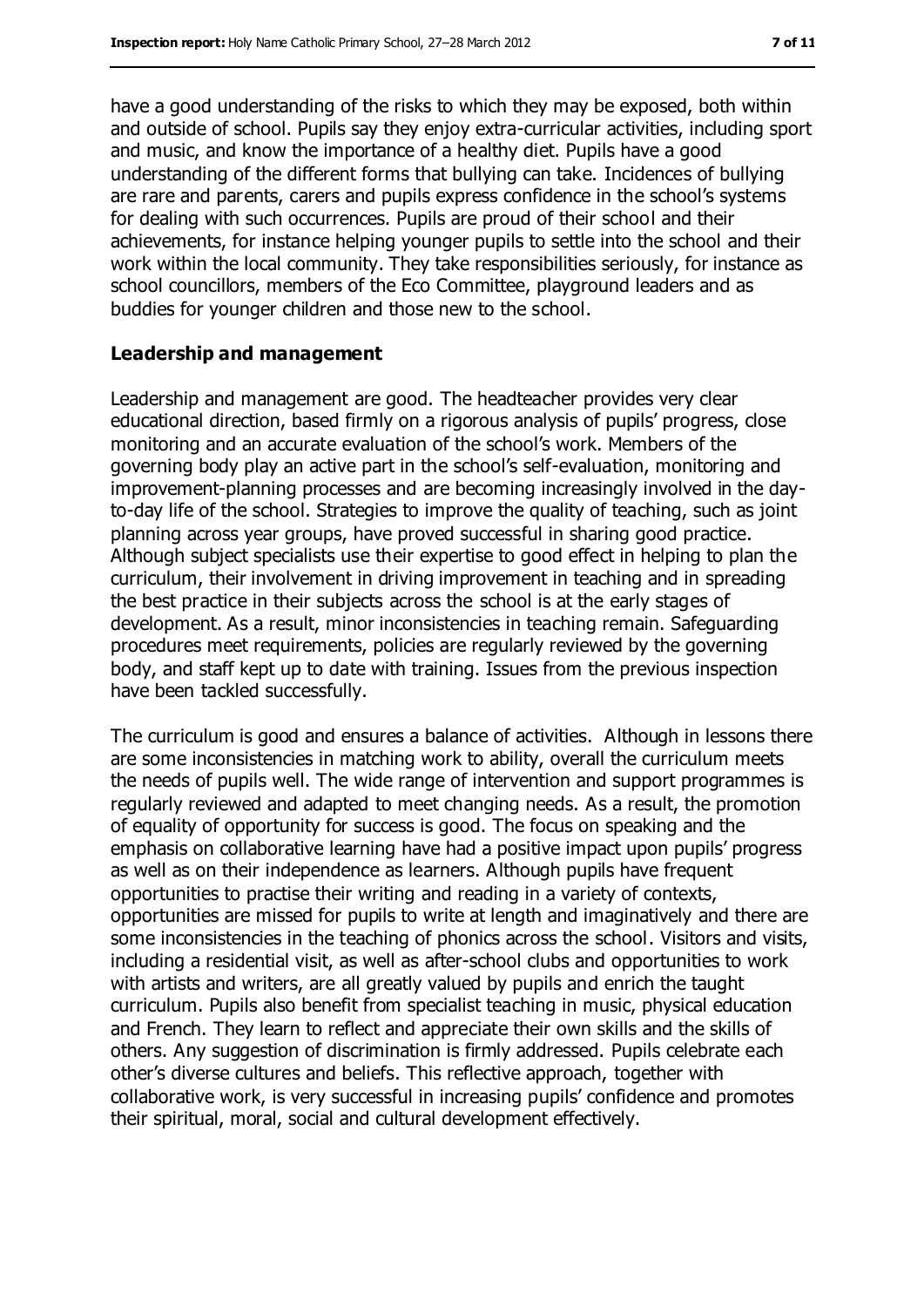## **Glossary**

### **What inspection judgements mean**

| Grade   | <b>Judgement</b> | <b>Description</b>                                                                                                                                                                                                            |
|---------|------------------|-------------------------------------------------------------------------------------------------------------------------------------------------------------------------------------------------------------------------------|
| Grade 1 | Outstanding      | These features are highly effective. An outstanding school<br>provides exceptionally well for all its pupils' needs.                                                                                                          |
| Grade 2 | Good             | These are very positive features of a school. A school that is<br>good is serving its pupils well.                                                                                                                            |
| Grade 3 | Satisfactory     | These features are of reasonable quality. A satisfactory school<br>is providing adequately for its pupils.                                                                                                                    |
| Grade 4 | Inadequate       | These features are not of an acceptable standard. An<br>inadequate school needs to make significant improvement in<br>order to meet the needs of its pupils. Ofsted inspectors will<br>make further visits until it improves. |

#### **Overall effectiveness of schools**

|                       | Overall effectiveness judgement (percentage of schools) |      |                     |                   |
|-----------------------|---------------------------------------------------------|------|---------------------|-------------------|
| <b>Type of school</b> | <b>Outstanding</b>                                      | Good | <b>Satisfactory</b> | <b>Inadequate</b> |
| Nursery schools       | 46                                                      | 46   |                     |                   |
| Primary schools       |                                                         | 47   | 40                  |                   |
| Secondary schools     | 14                                                      | 38   | 40                  |                   |
| Special schools       | 28                                                      | 48   | 20                  |                   |
| Pupil referral units  | 15                                                      | 50   | 29                  |                   |
| All schools           |                                                         | 46   | 38                  |                   |

New school inspection arrangements have been introduced from 1 January 2012. This means that inspectors make judgements that were not made previously.

The data in the table above are for the period 1 September 2010 to 31 August 2011 and represent judgements that were made under the school inspection arrangements that were introduced on 1 September 2009. These data are consistent with the latest published official statistics about maintained school inspection outcomes (see [www.ofsted.gov.uk\)](file:///C:/Users/kculshaw/AppData/Local/Temp/AppData/Local/Microsoft/Windows/Temporary%20Internet%20Files/Content.IE5/AppData/Local/Microsoft/Windows/Temporary%20Internet%20Files/Content.IE5/AppData/Local/Microsoft/Windows/Temporary%20Internet%20Files/Content.IE5/2YF7IKID/www.ofsted.gov.uk).

The sample of schools inspected during 2010/11 was not representative of all schools nationally, as weaker schools are inspected more frequently than good or outstanding schools.

Primary schools include primary academy converters. Secondary schools include secondary academy converters, sponsor-led academies and city technology colleges. Special schools include special academy converters and non-maintained special schools.

Percentages are rounded and do not always add exactly to 100.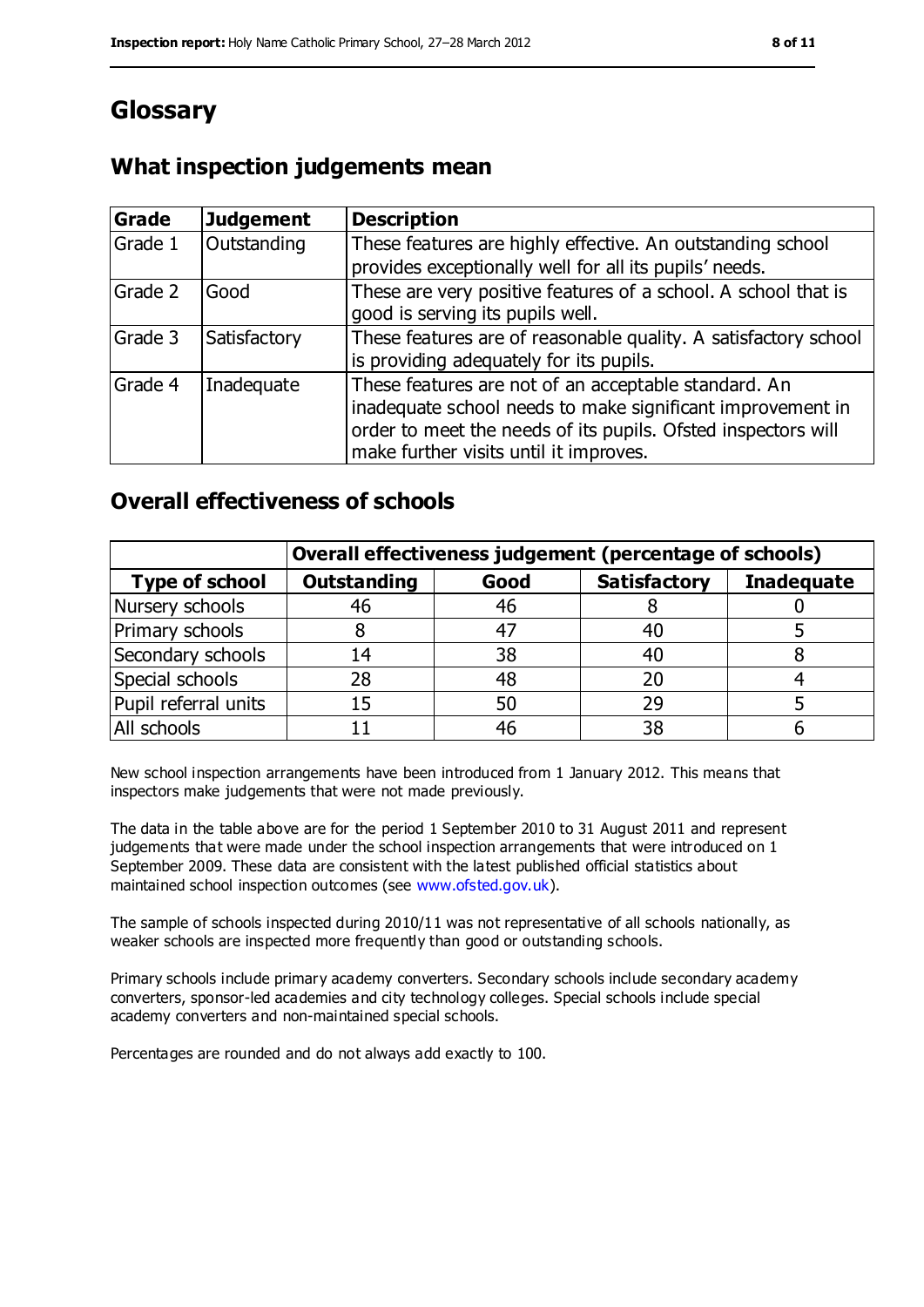## **Common terminology used by inspectors**

| Achievement:                  | the progress and success of a pupil in their learning and<br>development taking account of their attainment.                                                                                                           |
|-------------------------------|------------------------------------------------------------------------------------------------------------------------------------------------------------------------------------------------------------------------|
| Attainment:                   | the standard of the pupils' work shown by test and<br>examination results and in lessons.                                                                                                                              |
| Behaviour                     | how well pupils behave in lessons, with emphasis on their<br>attitude to learning. Pupils' punctuality to lessons and their<br>conduct around the school.                                                              |
| Capacity to improve:          | the proven ability of the school to continue improving based<br>on its self-evaluation and what the school has accomplished<br>so far and on the quality of its systems to maintain<br>improvement.                    |
| Leadership and<br>management: | the contribution of all the staff with responsibilities, not just<br>the governors and headteacher, to identifying priorities,<br>directing and motivating staff and running the school.                               |
| Learning:                     | how well pupils acquire knowledge, develop their<br>understanding, learn and practise skills and are developing<br>their competence as learners.                                                                       |
| Overall effectiveness:        | inspectors form a judgement on a school's overall<br>effectiveness based on the findings from their inspection of<br>the school.                                                                                       |
| Progress:                     | the rate at which pupils are learning in lessons and over<br>longer periods of time. It is often measured by comparing<br>the pupils' attainment at the end of a key stage with their<br>attainment when they started. |
| Safety                        | how safe pupils are in school, including in lessons; and their<br>understanding of risks. Pupils' freedom from bullying and<br>harassment. How well the school promotes safety, for<br>example e-learning.             |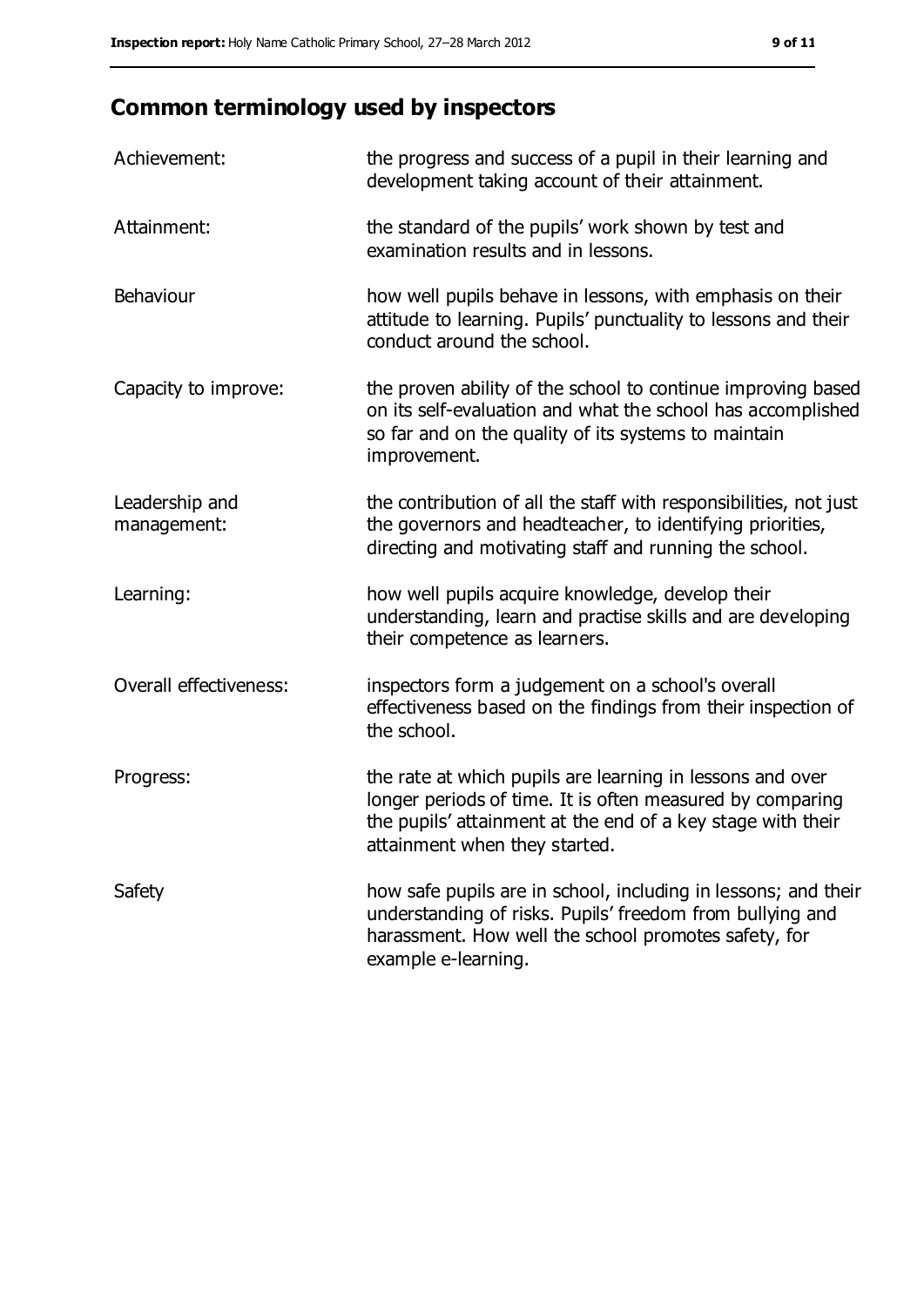**This letter is provided for the school, parents and carers to share with their children. It describes Ofsted's main findings from the inspection of their school.**



29 March 2012

Dear Pupils

#### **Inspection of Holy Name Catholic Primary School, Liverpool, L10 9LG**

I would like to thank you on behalf of the inspectors for making us so welcome when we inspected your school recently. We really enjoyed talking to you all and hearing your views. Your school is a good one. Your behaviour in lessons is outstanding and we were impressed by how courteous and polite you were. You do a lot to help improve the school, for instance through the school council, as buddies for younger children and in helping pupils joining the school to settle in and feel welcome.

You make good progress and you reach the same standards as other pupils nationally. We did notice that some of you sometimes found tasks too difficult, so we have asked the teachers to make sure you always get the right amount of support you need to make sure you can all complete tasks successfully. Some of you struggle to spell correctly and a few pupils have difficulty with their reading because they are not very confident in applying their knowledge of phonics (the sounds letters make). We have asked the school to put this right and to give you more opportunities to write imaginatively. You work really well with a partner and in small groups to solve problems. We were impressed at how confident you were in exploring new ideas and explaining your own ideas clearly to others. Teachers plan your work carefully for different lessons and we noticed how much you enjoyed solving problems. We have asked them to work together to make sure that all lessons are as good as the best. We found that although some of you get good guidance about how to improve your work, this is not always the case, so we have asked your teachers to make sure you all get good advice. You can all help by deciding how to improve your work yourselves.

The headteacher and staff are working to make your school even better. You can all help by continuing to work hard. I wish you every success for the future and hope that you continue to enjoy your learning.

Yours sincerely

Judith Tolley Lead inspector